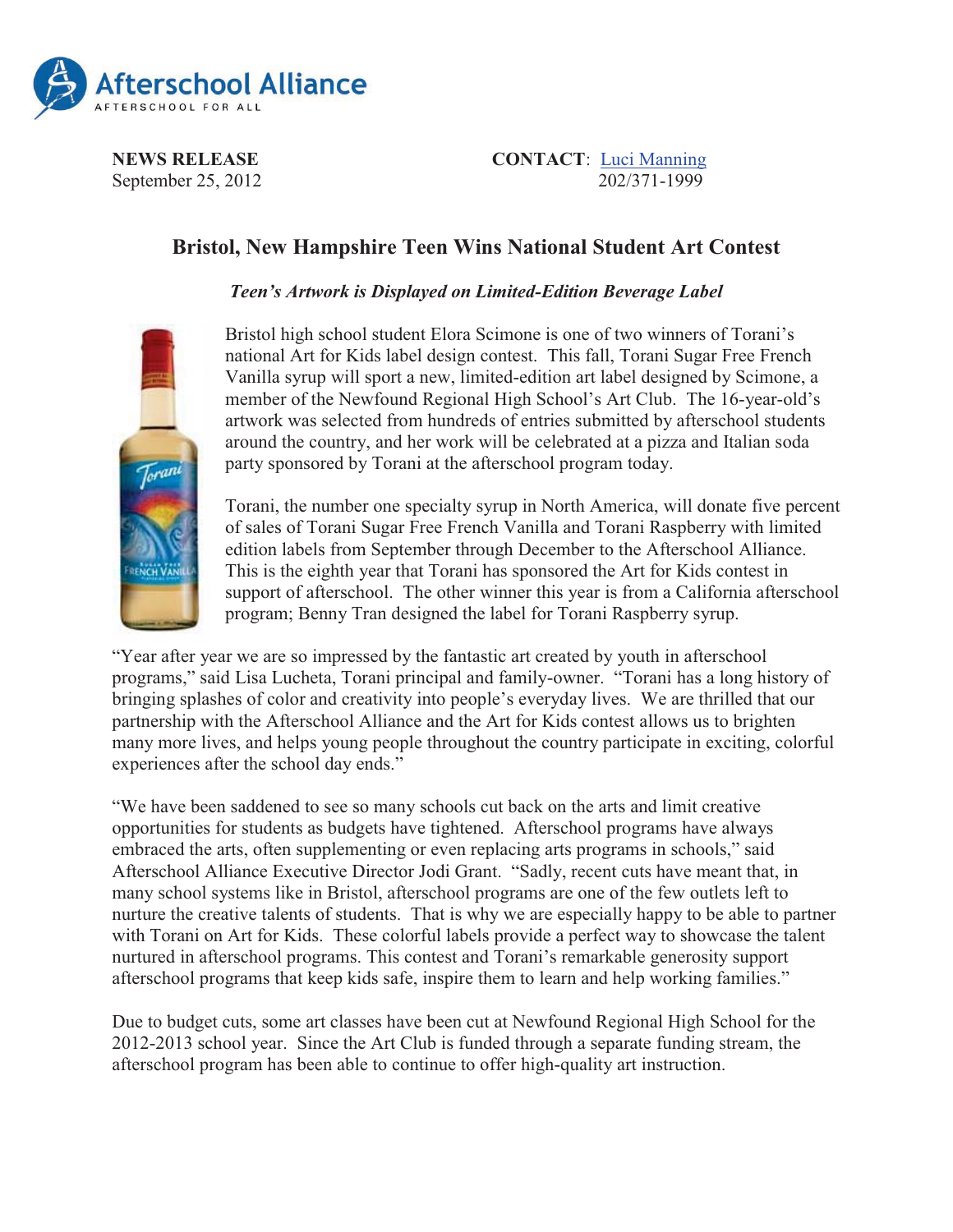Scimone said that participating in Art Club was the first time since elementary school that she had been involved with an afterschool program. She praised the Art Club's flexibility – allowing high school students to drop in at will. She said that she was surprised when she heard she had won the national contest. "I couldn't wait to get home to tell my parents that I won the contest. I knew they would be excited too!"

Before participating in Art Club, Scimone was "bored a lot" after school. She wasn't old enough to have a job, so would go home alone. "Art Club gives me something productive to do with my time. I'm not just sitting at home. It helps me get help in furthering my art skills," she added.

Afterschool programs at Newfound Regional High School serve approximately 300 of the 430 students each year, offering tutoring and homework help, arts and crafts enrichment, computer courses, outing , movie and film, zumba, auto mechanics, oragami, robotics, enime, musical insrument making, cooking, service learning and college and teen trips and,much more.

"When Elora first began attending Art Club she was shy and only attended infrequently, but thanks to the confidence she's gained from participating in Art Club and in a week-long summer art program, Elora is all over the art room, interacting with other students and learning new skills," said Art Club leader Laura Hutchins. "Art Club has really brought Elora out of her shell."

Torani's Art for Kids contest supports afterschool programs, which offer young people safe, enriching, fun and engaging places to spend their afternoons. Youth in afterschool programs have been shown to perform better in school and have greater expectations for the future, while children who are unsupervised in the afternoons are at greater risk of becoming involved with crime, substance abuse and teenage pregnancy.

Afterschool programs are under intense pressure. The Afterschool Alliance's *Uncertain Times* survey project, the only research effort to examine how the economy affects afterschool programs, found that nearly two in five afterschool programs (39 percent) report that their budgets are in worse shape today than at the height of the recession in 2008. More than three in five afterschool programs (62 percent) report that their funding is down "a little or a lot" from three years ago. Even in communities where local economies and program funding are faring better, program leaders express significant concern about their financial outlook and their inability to reach all children who need afterschool.

Research conducted for the Afterschool Alliance has shown that only 16 percent of New Hampshire's kindergarten to 12th grade students are in afterschool programs, while six percent of elementary, 35 percent of middle and 63 percent of high school children are responsible for taking care of themselves after school.

*# # # #*

*The Afterschool Alliance is a nonprofit public awareness and advocacy organization working to ensure that all children have access to quality afterschool programs. More information is available at www.afterschoolalliance.org*